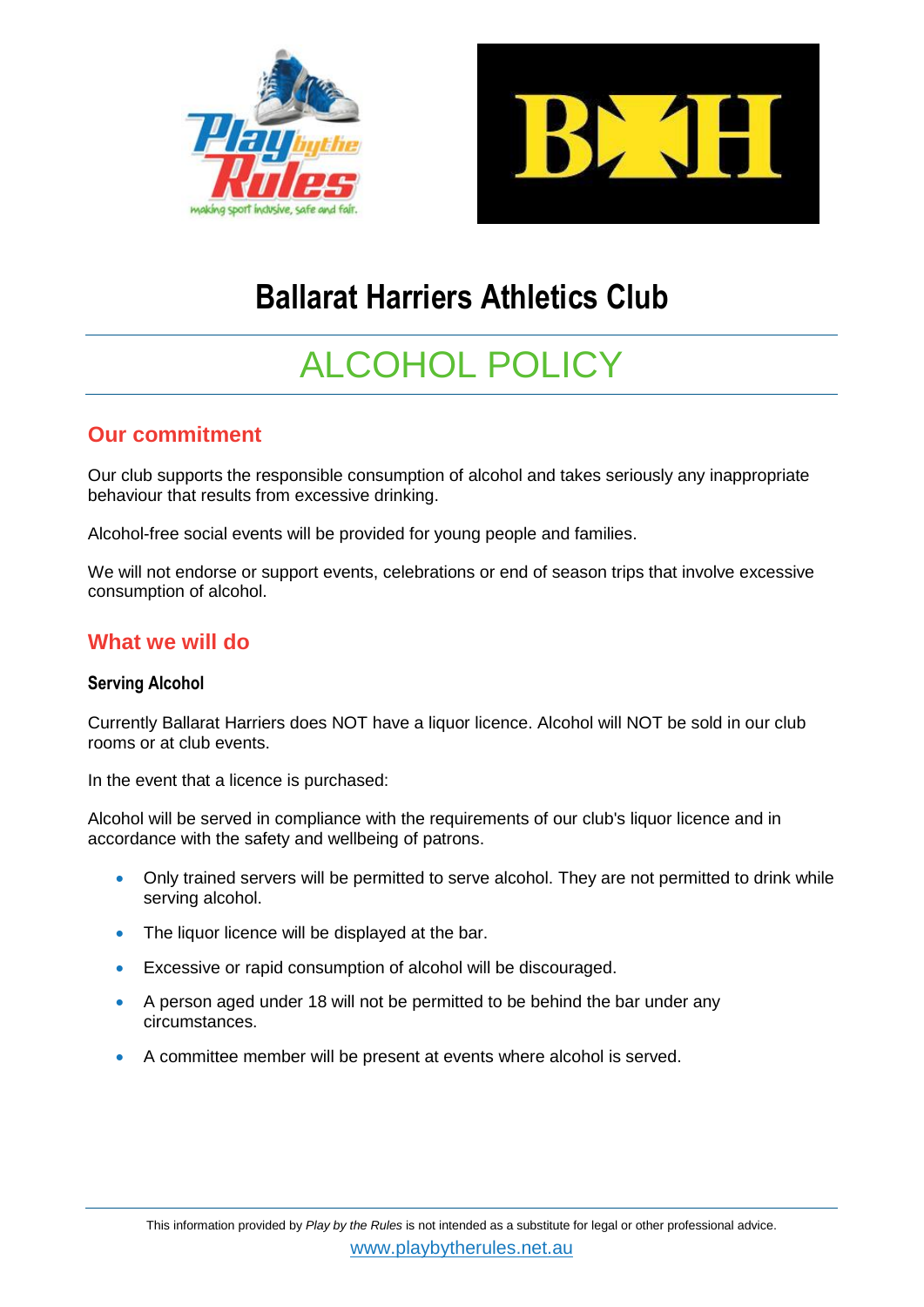



#### **Intoxicated patrons**

- Alcohol will not be served to any person who is intoxicated. Signs of intoxication include slurred speech, impaired balance, poor coordination, reduced inhibition, aggressive, belligerent and disrespectful behaviour.
- Servers will follow procedures, provided in their training by the Liquor Licensing Commission, for dealing with and refusing alcohol to intoxicated patrons.
- Intoxicated patrons will be asked to leave. Safe travel options will be suggested.

#### **Underage drinking**

- People aged under 18 will not knowingly be served alcohol.
- Staff will request proof of age, where appropriate, and only photo ID will be accepted.

#### **Safe transport**

- We will prominently display taxi phone numbers in the venue.
- Club members and bar staff will encourage intoxicated patrons to take safe transport home.
- Our club will implement a designated driver program.

#### **Food and other drinks**

- A range of snacks and meals will be available when alcohol is served.
- The club will provide a selection of low-alcohol and alcohol-free drinks, such as fruit juice and soft drink, at the bar and at social functions. Free jugs of water will also be available.
- Tea and coffee will be provided at the bar during social functions.

#### **Promoting the responsible use of alcohol**

- Posters about responsible drinking and standard drinks measures will be prominently displayed.
- We will not advertise, promote or serve alcohol at junior events or activities.
- We will educate members and supporters about our alcohol policy through our website, newsletter and other club communication.

### **What we ask you to do**

All members and sporting personnel are required to comply with the following.

Drink and behave responsibly at all club functions, events and away trips.